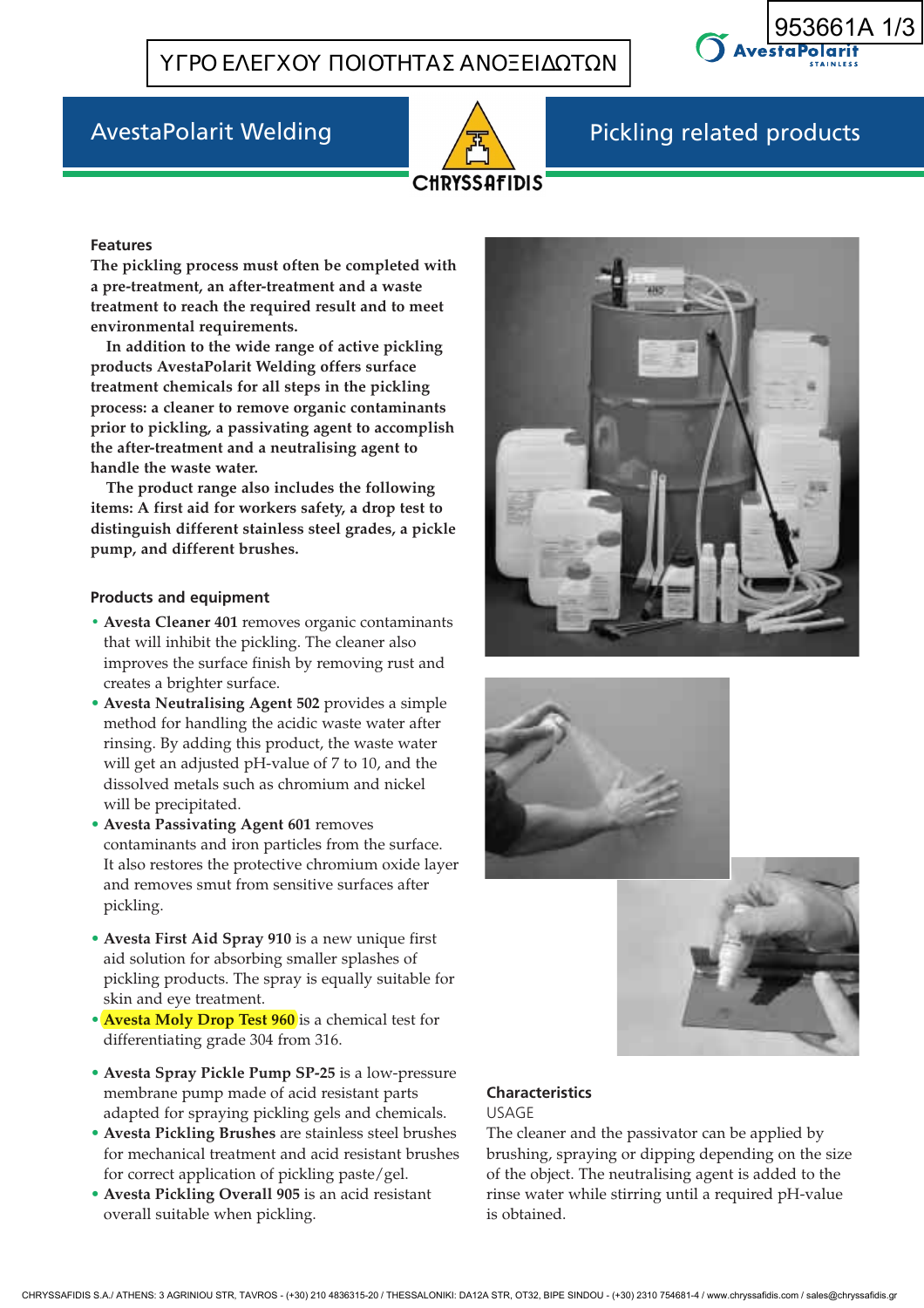

# Pickling related products

### CHEMICAL PROPERTIES

|             | First Aid Spray 910                                           | Moly Drop Test 960      |
|-------------|---------------------------------------------------------------|-------------------------|
| Composition | Active ingredient: Hexafluorine®<br>No hazardous ingredienses | Hydrochloric acid (HCl) |
| Form        | Liquid                                                        | Liquid                  |
| Density     | $1.05$ kg/l                                                   | $1.3$ kg/l              |
| pH          | 7.4                                                           | $\Omega$                |
| Flammable   | <b>No</b>                                                     | <b>No</b>               |

# **Instructions for use**